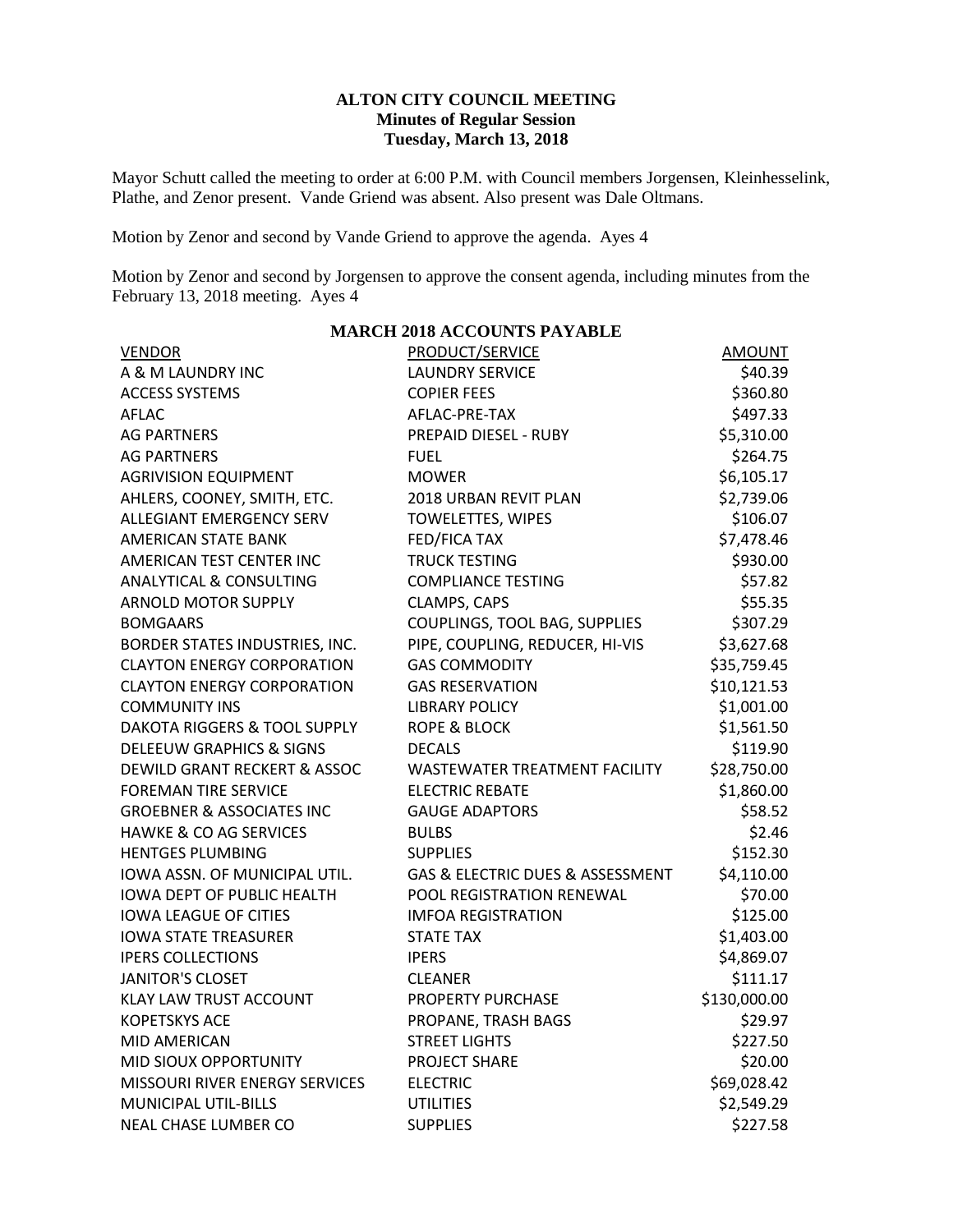| NOTEBOOM ELECTRIC               | <b>SUPPLIES</b>               | \$120.02     |
|---------------------------------|-------------------------------|--------------|
| ORANGE CITY MUNICIPAL UTILITIES | <b>BULK WATER</b>             | \$5,994.88   |
| ORANGE CITY HEALTH SYSTEM       | PARAMEDIC ASSIST              | \$130.00     |
| <b>PAYROLL</b>                  | PAYROLL CHECKS ON 2/28/2018   | \$24,139.72  |
| ROLFES, DONNA                   | <b>REFUND</b>                 | \$20.00      |
| SIOUX ABSTRACT CO. INC.         | <b>ABSTRACT</b>               | \$350.00     |
| SIOUXLAND PRESS                 | <b>PUBLICATIONS</b>           | \$147.55     |
| TOWN & COUNTRY IMPLEMENT        | <b>DUMP TRUCK REPAIRS</b>     | \$2,277.22   |
| TREASURER-STATE OF IOWA         | <b>SALES TAX</b>              | \$6,130.53   |
| TRITECH EMERGENCY SYSTEMS INC   | <b>RESCUE BILLING</b>         | \$165.00     |
| VAN MAANEN'S RADIO SHACK        | <b>ANTIVIRUS</b>              | \$540.00     |
| <b>VERIZON</b>                  | <b>CELL PHONES</b>            | \$198.09     |
| VIKING IND.                     | <b>ELECTRIC REBATE</b>        | \$1,100.70   |
| <b>VISA</b>                     | SUPPLIES, SIGNS, TRAINING     | \$492.99     |
| <b>VISSER BROTHERS</b>          | <b>LIBRARY REPAIRS</b>        | \$70.00      |
| WELLMARK BLUE CROSS/BLUE SHIELD | <b>GROUP INSURANCE</b>        | \$7,663.89   |
| <b>WEST IOWA TELEPHONE</b>      | TELEPHONE, FAX, INTERNET      | \$559.08     |
| <b>ZIEGLER</b>                  | <b>SCREWS, LOCKNUTS</b>       | \$60.19      |
|                                 | <b>TOTAL ACCOUNTS PAYABLE</b> | \$370,197.69 |

**Budget:** Oltmans presented the budget for FY 19.

Mayor Schutt opened a public hearing at 6:06 PM. No written or oral comments were received. Mayor Schutt closed the public hearing at 6:11 PM.

**RESOLUTION 18-6 "RESOLUTION APPROVING FY 19 BUDGET"** was introduced and moved for adoption by Council Member Kleinhesselink. Zenor seconded the motion to adopt.

Upon roll call vote, the following was recorded: Ayes: Jorgensen, Kleinhesselink, Plathe, and Zenor Nays: None Absent: Vande Griend Whereupon the Mayor declared the Resolution duly adopted.

## **Nuisance: RESOLUTION 18-7 "RESOLUTION APPROVING ASSESSING NUISANCE ABATEMENT COSTS"**

No action taken

**Brothersen Request:** Oltmans presented a letter from Cody Brothersen, at 802 7<sup>th</sup> Avenue, requesting that the City void or rescind the charges assessed for nuisance snow removal. The Council reviewed the request and determined Brothersen admitted to receiving a nuisance letter dated January 31, 2018 and the City staff did remove snow from his sidewalks on February 12, 2018.

Motion by Zenor and second by Plathe to deny Brothersen's request. Ayes 4

**Bowling Alley Parking Lot –** Long term parking**:** Discussion was held concerning vehicles that have been parked in the parking lot on 3<sup>rd</sup> Ave for several months. Some have flat tires and obviously have not moved. Staff was directed to investigate posting for 48 hour parking and if feasible to post signs. Letter will be sent to owners of the vehicles that have not moved in several months asking them to move the vehicles.